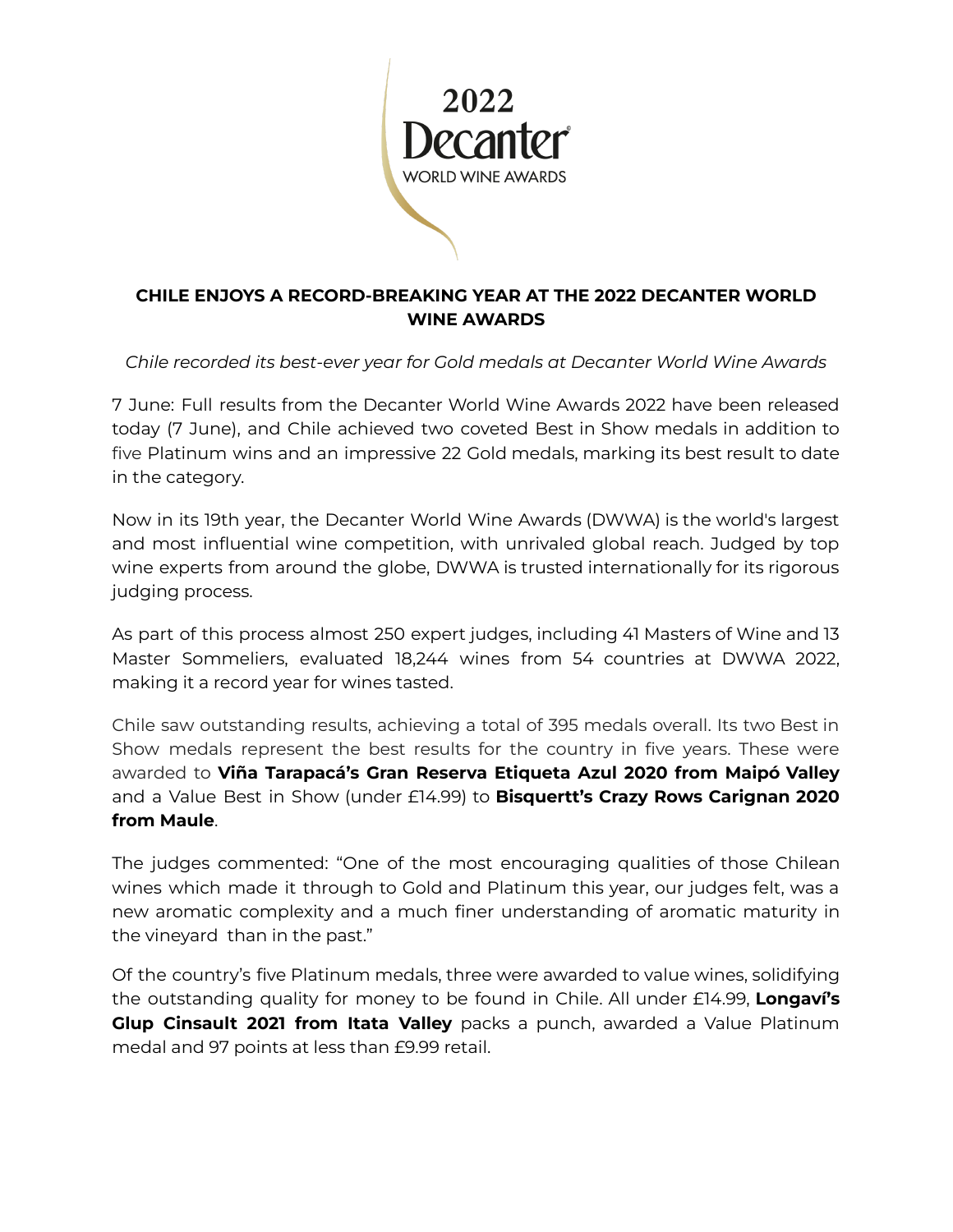

The 22 Gold medal haul represents the best year to date for Chile for Gold medals awarded. This comprises of 18 reds and four whites, five to Value Golds including two under £9.99: **Co-op, Irresistible Carménère, Maipó Valley 2021** and **Morandé, Terroir Wines Cinsault-País, Maule 2020.**

On the importance of value wines and judging by price band, alongside country, region, colour, grape variety, style and vintage, Decanter World Wine Awards Co-Chair Andrew Jefford, comments:

"Price is very critical to everybody's buying decisions. I'm always buying the best wine I can get for the price. So having that price band enables consumers to calibrate what they can actually get ahold of to their own budget - I think that's what people are really looking for."

Co-Chair Sarah Jane Evans MW adds: "The Decanter World Wine Awards is something really special. We pay huge attention to the wines we have. Each one we approach like one of the family in the sense that we really care for it, study it and then rate it as it is now. You know that what you're doing is having a big discussion about who's going to enjoy it later."

Visit [awards.decanter.com](http://awards.decanter.com) for a full list of winners.

### **ENDS**

The Decanter World Wine Awards Co-Chairs and key spokespeople are available for interviews, please use the contact details below to arrange.

For more information contact:

[Samantha@pantheracommunications.com](mailto:Samantha@pantheracommunications.com) [Thomas@pantheracommunications.com](mailto:Thomas@pantheracommunications.com)